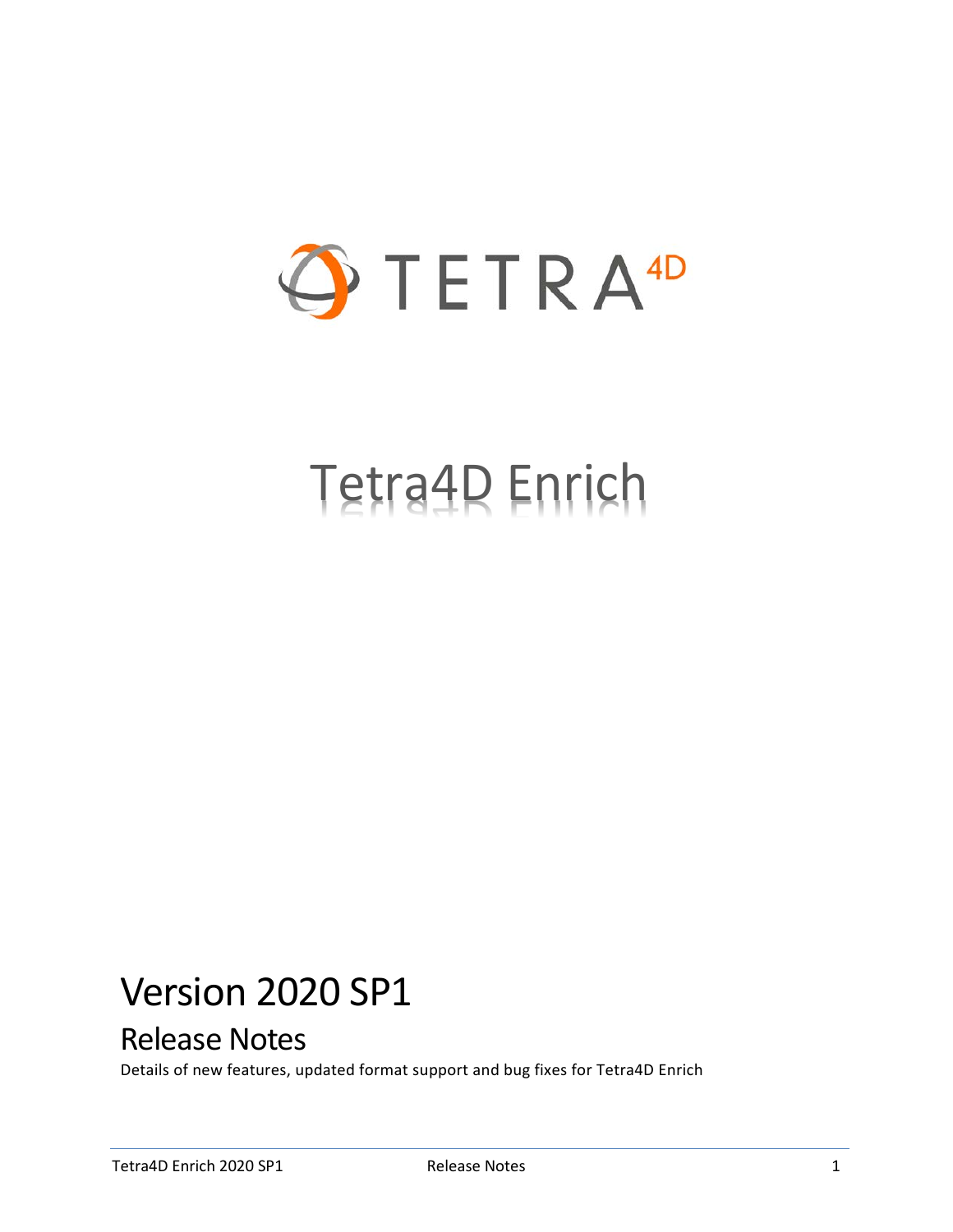## **Table of Contents**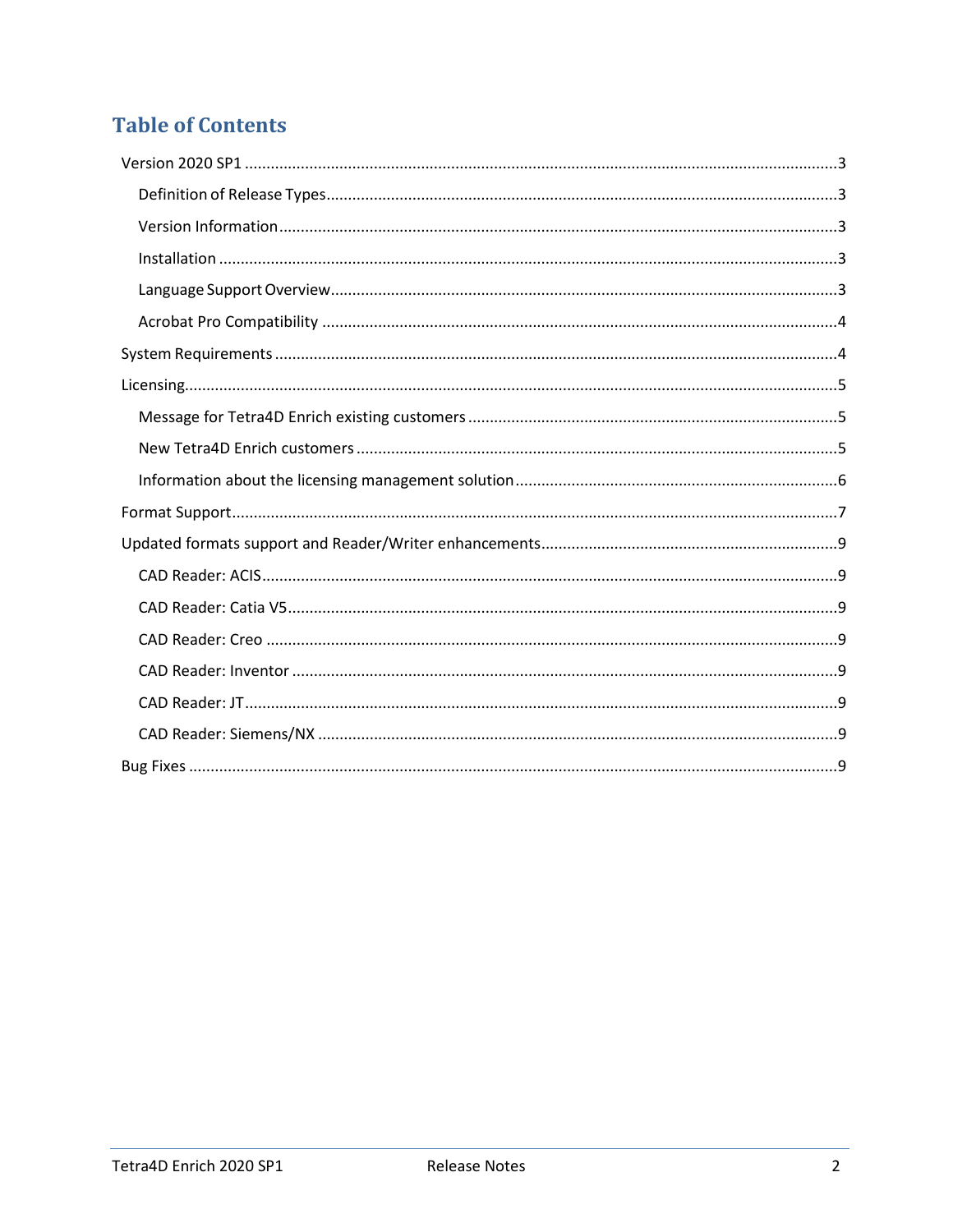## <span id="page-2-0"></span>**Version 2020 SP1**

#### <span id="page-2-1"></span>**Definition of Release Types**

We define each release type as follows:

- **Major release**: A major release associated with an incremented release number (e.g. 2020) and an approximate 12 months' product cycle.
- **Minor release**: An update betweenmajorreleasesthat may include support for new file formats, new versions of currently supported formats, and bug fixes. These updates are Service Packs (SP), and are defined with an additional incremented number put aside the major release information (e.g. 2020.1 for the first Service pack of release 2020)
- **Out of cycle patch**: An unscheduled update. These contain few functional updates with the intention to limit impact.

#### <span id="page-2-2"></span>**Version Information**

| <b>Item</b>                 | Version Number |
|-----------------------------|----------------|
| <sup>1</sup> Tetra4D Enrich | 2020.1.x       |

Notice that the third number is used to differentiate builds of the software, and may not be continuous.

#### <span id="page-2-3"></span>**Installation**

This version can be installed over any prior installation of Tetra4D Enrich. For more installation information, please refer to the Tetra4D Enrich [Installation Guide](http://www.tetra4d.com/documentation/) or visit our [Learning page.](http://tetra4d.com/learning/)

#### <span id="page-2-4"></span>**Language Support Overview**

Tetra4D Enrich provides support for multiple languages as noted in the table below. However, the language used is controlled by the local Adobe® Acrobat® installation. If there is a Tetra4D Enrich language option that matches the Acrobat installation, then that language is used; if not, Tetra4D Enrich defaults to English.

Tier 1 and Tier 2 are as defined by Adobe Systems.

| l Tier | <b>Tetra4D Enrich Supported Languages</b>                          |
|--------|--------------------------------------------------------------------|
| Tier 1 | English, French, German, Japanese                                  |
| Tier 2 | Brazilian Portuguese, Italian, Korean, Spanish, Simplified Chinese |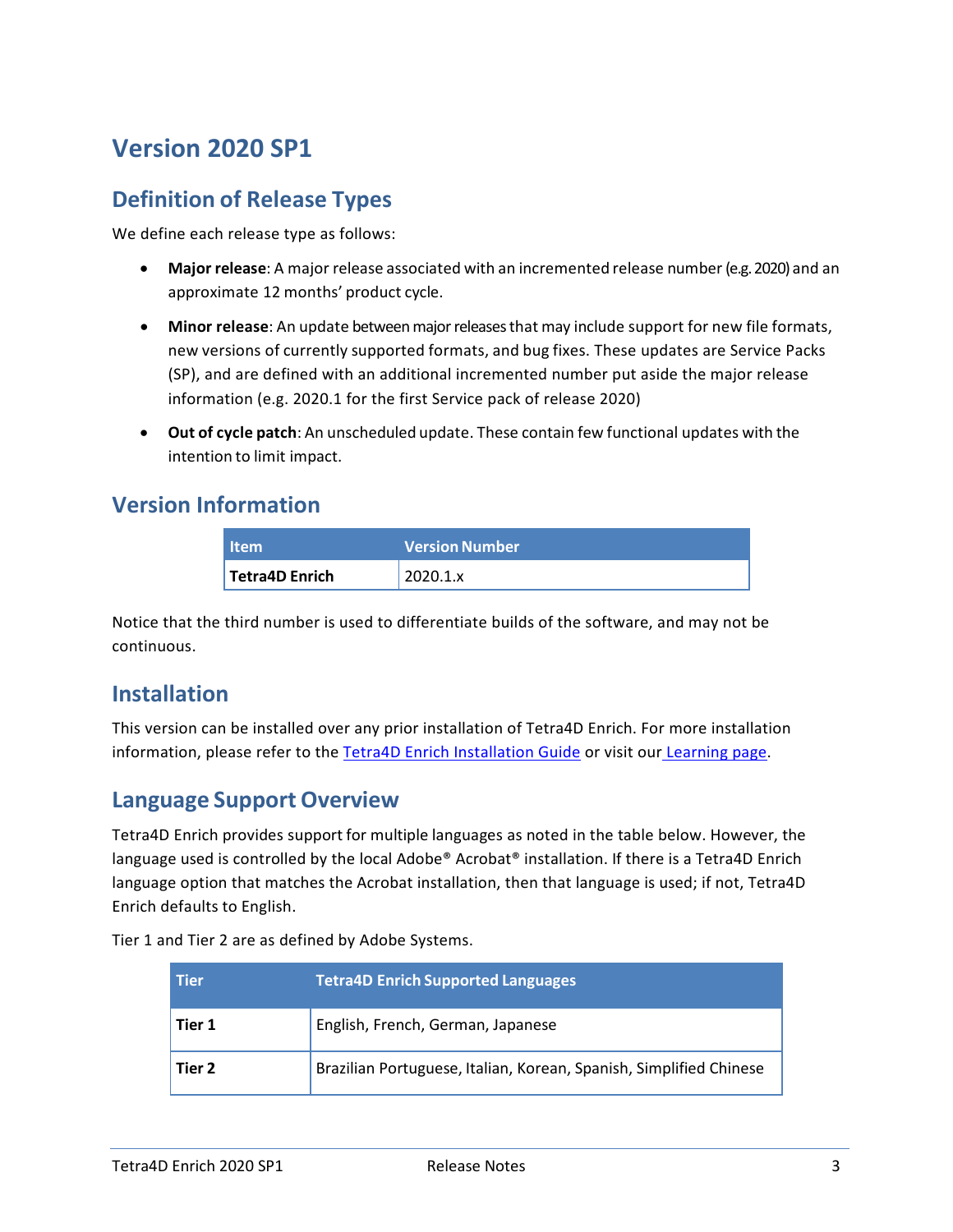## <span id="page-3-0"></span>**Acrobat Pro Compatibility**

The Tetra4D Enrich is a plug-in for Adobe Acrobat Pro. The following table provides information about tested version compatibility. Note that older versions of Tetra4D Enrich may work with newer Acrobat Pro releases, even if compatibility is not explicitly mentioned here.

| Tetra4D Enrich | <b>Compatible Acrobat Pro XI / DC / 2017 Versions</b>                                                                                                                                                                                                      |
|----------------|------------------------------------------------------------------------------------------------------------------------------------------------------------------------------------------------------------------------------------------------------------|
| 2020.1         | Acrobat Pro 2020: 2020.000.0000 - to 2020.001.30005 (Classic track)<br>Acrobat Pro 2017: 2017.000.0000 - to 2017.011.30175 (Classic track)<br>Acrobat Pro DC: 2015.000.00000 - to 2015.006.30527 (Classic track)<br>- to 2020.012.20048 (Continuous track) |

Note:

The ADOBE Products and technical support periods can be found [here.](https://helpx.adobe.com/support/programs/eol-matrix.html)

## <span id="page-3-1"></span>**System Requirements**

Please refer to the **Tetra4D Enrich Installation Guide** to access to the system requirements.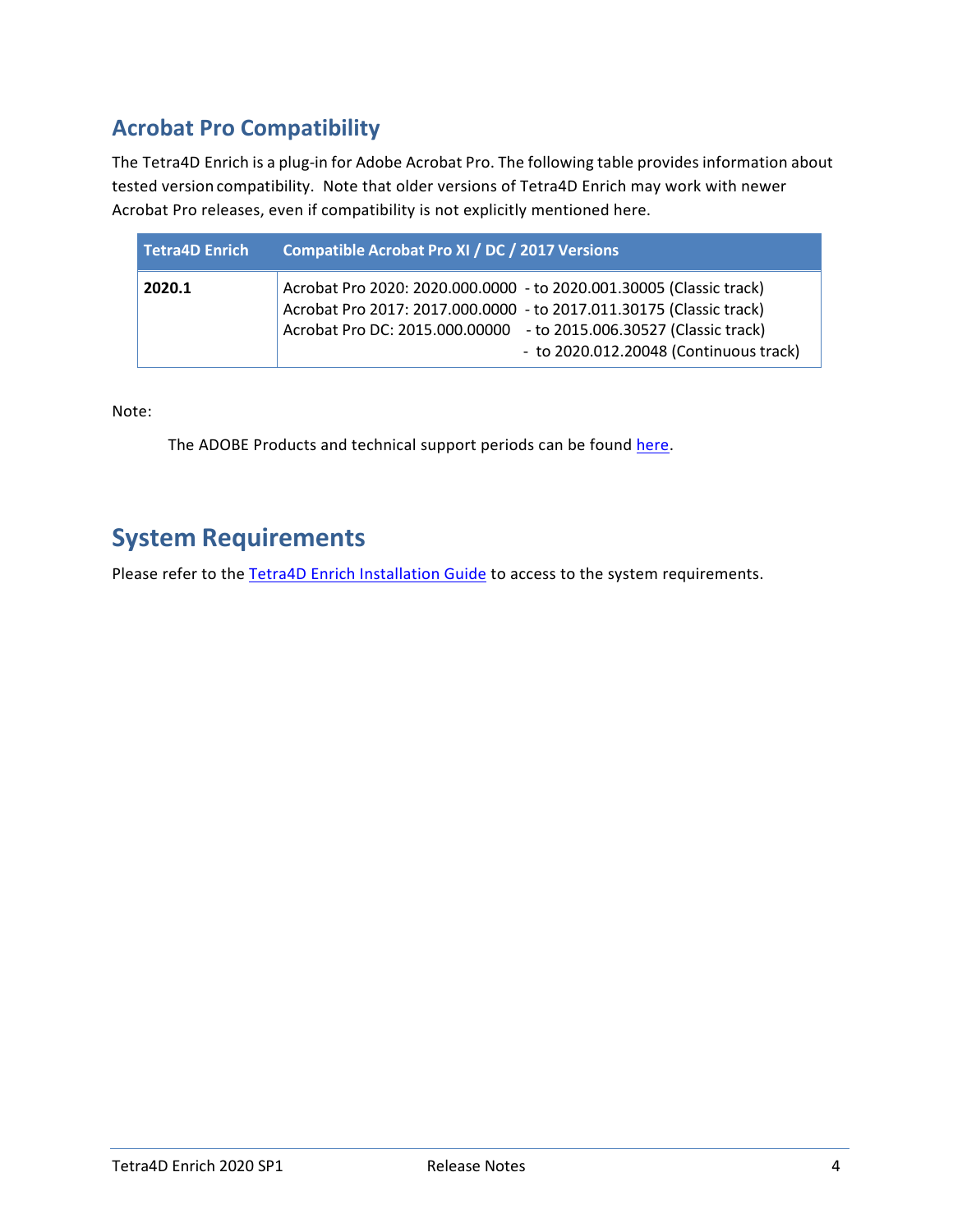## <span id="page-4-0"></span>**Licensing**

#### <span id="page-4-1"></span>**Message for Tetra4D Enrich existing customers**

**Tetra4D Enrich 2020.1** is a minor release, and doesn't require a new license if you already installed and licensed **Tetra4D Enrich 2020**.

If you didn't already install and license **Tetra4D Enrich 2020**, you will need to change your license and activate the seats when **Tetra4D Enrich 2020 SP1** is installed.

Notice that if you are under regular maintenance, you should automatically receive information to retrieve your serial number for **Tetra4D Enrich 2020,** in an email from tetra4d.com.

Please carefully read the [Tetra4D Enrich Installation Guide](http://www.tetra4d.com/documentation/) for explanations on how to activate your licenses.

#### <span id="page-4-2"></span>**New Tetra4D Enrich customers**

You should have automatically received information to retrieve your serial number for **Tetra4D Enrich 2020,** in an email from tetra4d.com.

Please carefully read the [Tetra4D Enrich Installation Guide](http://www.tetra4d.com/documentation/) for instructions on how to activate your licenses.

Note: Tetra4D Enrich will run in trial mode for 28 days after completing the installation, providing you with the ability to use the product temporarily without a serial number.

You will have full functionality of the software during the trial period. If you experience any problem during the installation and activation process, please contact support by visiting our [Learning page.](http://tetra4d.com/learning/)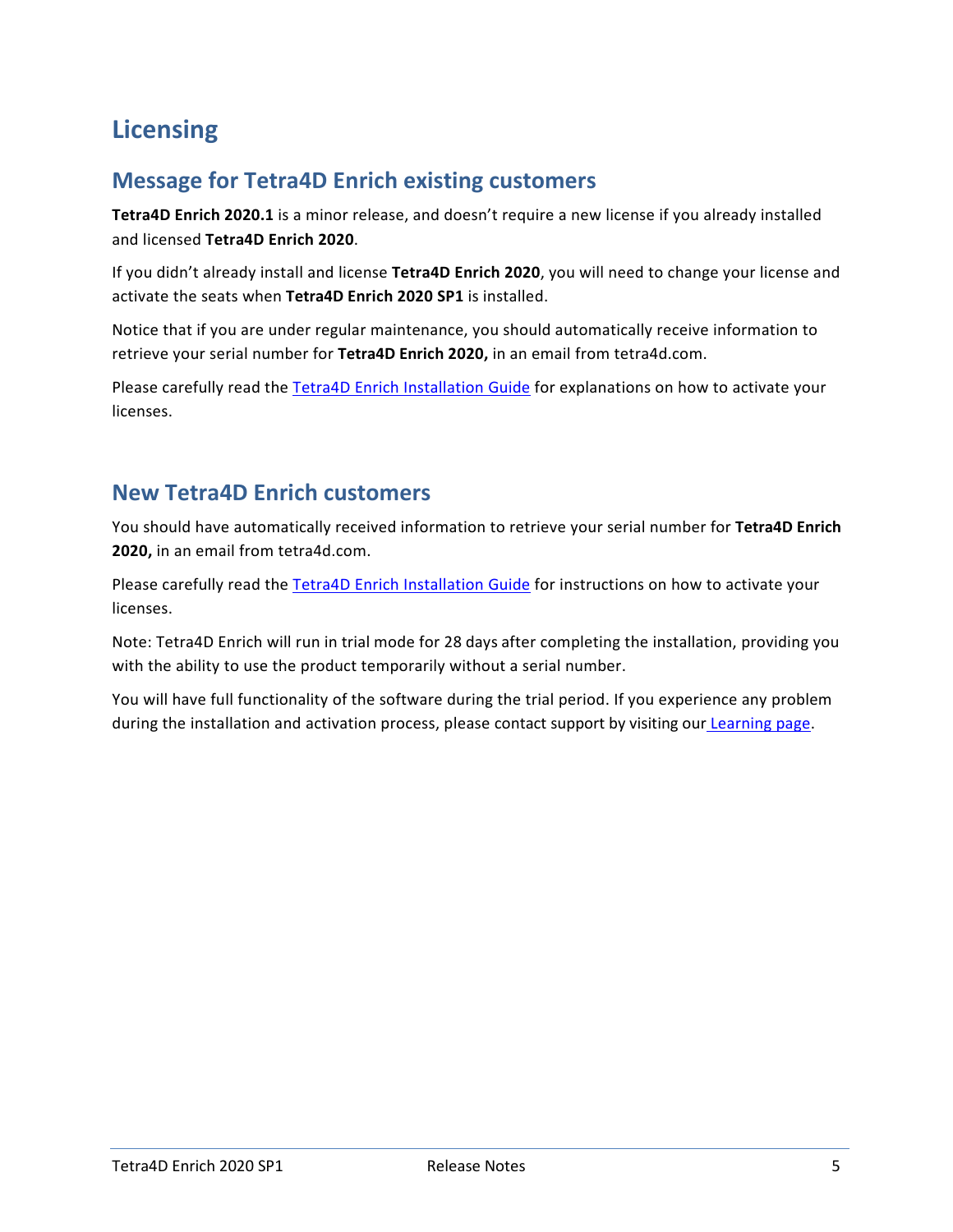#### <span id="page-5-0"></span>**Information about the licensing management solution**

The licensing management solution for **Tetra4D Enrich** offers flexibility and autonomy for customers to manage their licenses:

- Licensing Tetra4D Enrich can be done directly by customers, without requiring customers to contact Tetra4D support
- Online and offline activations are supported
	- o Online activation requires a few actions and is fully performed within the product (no support request, no email communication)
	- o In case of offline activation, information to activate the seat has to be communicated through email via submitting a support ticket.
- Activation / deactivation is enabled making it possible to transfer a license from one system to another
	- o In cases where a system / license is no longer used and has to be transferred to another one
	- o The transfer can be performed directly by the customer

#### Note:

- o The transfer of a license has to be occasional, and is allowed in case of:
	- o Computer crash
	- o Computer change

The Tetra4D support team is available to answer any questions and to assist whenever needed. To receive assistance from the support team, please contact support by visiting our [Learning page.](http://tetra4d.com/learning/)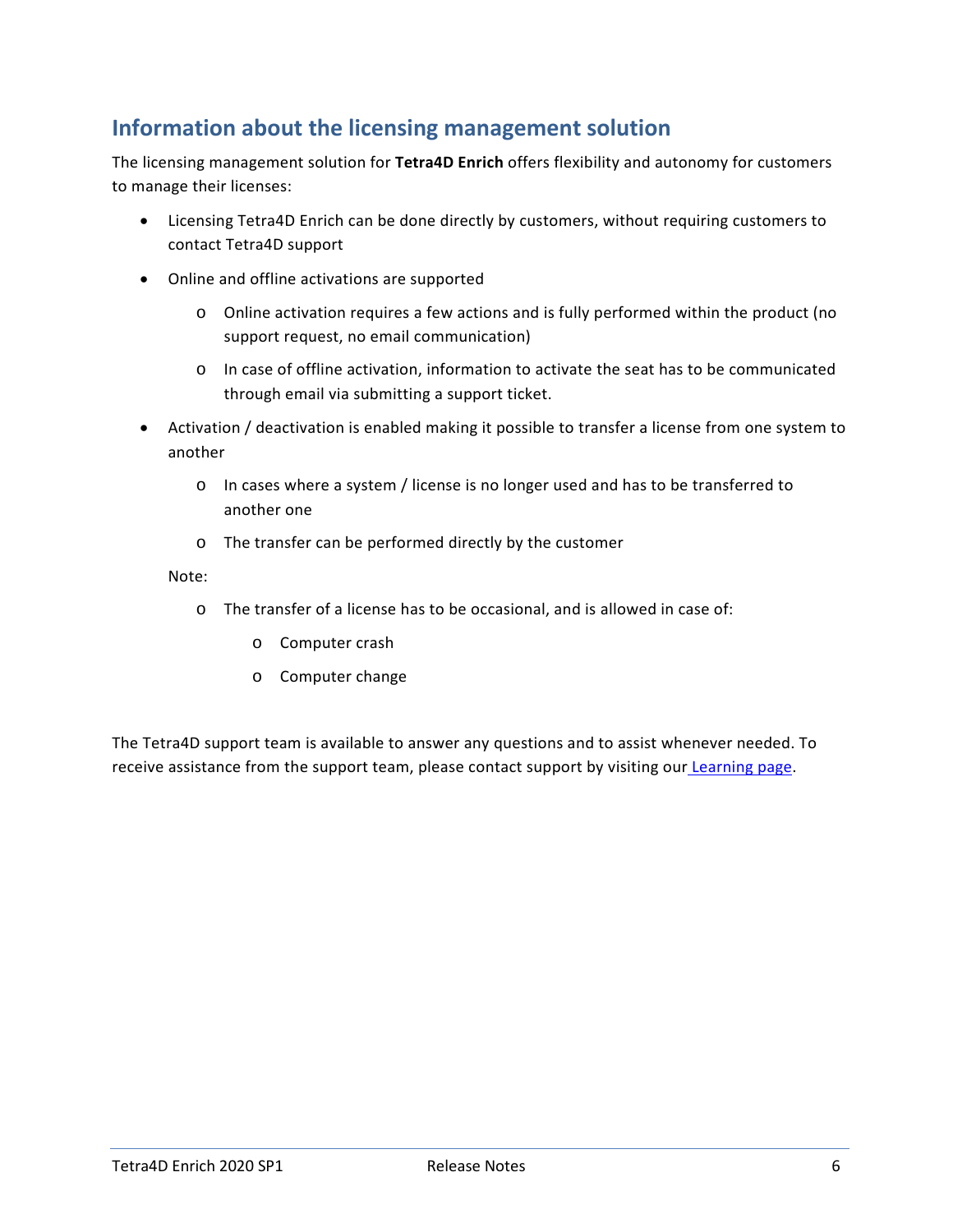## <span id="page-6-0"></span>**Format Support**

This release supports **reading** the following 3D file formats:

| <b>Format</b>                            | <b>Version</b>                        | <b>Extensions</b>                                 |
|------------------------------------------|---------------------------------------|---------------------------------------------------|
| <b>ACIS (SAT)</b>                        | Up to version 2020                    | SAT, SAB                                          |
| Autodesk AutoCAD (3D only)               | Up to v2019                           | DWG, DXF                                          |
| <b>Autodesk DWF</b>                      | Any                                   | DWF, DWFX                                         |
| <b>Autodesk Inventor</b>                 | Up to 2021                            | IPT, IAM                                          |
| <b>CATIA V4</b>                          | Up to 4.2.5                           | MODEL, SESSION, DLV, EXP                          |
| <b>CATIA V5</b>                          | R4 to V5-R2020                        | CATDrawing, CATPart, CATProduct,<br>CATShape, CGR |
| <b>CATIA V6</b>                          | Up to V5-6 R2019 (R29)                | 3DXML                                             |
| <b>FBX</b>                               | ASCII: from 7100 to 7400. Binary: all | <b>FBX</b>                                        |
| <b>GL Transmission format</b>            | 2.0                                   | GLTF, GLB                                         |
| I-deas                                   | Up to 13.x (NX 5), NX I-deas 6        | MF1, ARC, UNV, PKG                                |
| <b>IGES</b>                              | 5.1, 5.2, 5.3                         | IGS, IGES                                         |
| <b>Industry Foundation Classes (IFC)</b> | IFC2x Editions 2, 3 and 4             | IFC, IFCZIP                                       |
| JT                                       | Up to version 10.3                    | JT                                                |
| Parasolid (X_T)                          | Up to v32                             | X_B, X_T, XMT, XMT_TXT                            |
| <b>PRC</b>                               | <b>All Versions</b>                   | <b>PRC</b>                                        |
| <b>PTC Creo</b>                          | Pro/Engineer 19.0 to Creo 7.0         | ASM, NEU, PRT, XAS, XPR                           |
| <b>PTC Pro/Engineer</b>                  | Up to Wildfire 5                      | ASM, NEU, PRT, XAS, XPR                           |
| <b>REVIT</b>                             | 2015 to 2020                          | RVT, RFA                                          |
| <b>Rhino</b>                             | 4, 5, 6                               | 3DM                                               |
| <b>Siemens PLM Software NX</b>           | V11.0 to NX 12, and up to NX 1926     | PRT                                               |
| <b>Solid Edge</b>                        | V19 - 20, ST - ST10, 2020             | ASM, PAR, PWD, PSM                                |
| <b>SolidWorks</b>                        | Up to 2020                            | SLDASM, SLDPRT                                    |
| <b>STEP</b>                              | AP 203 E1/E2, AP 214, AP 242          | STP, STEP, STPZ                                   |
| <b>STEP XML</b>                          | All versions                          | STPX, STPXZ                                       |
| <b>Stereo Lithography (STL)</b>          | All Versions                          | <b>STL</b>                                        |
| Universal 3D (U3D)                       | ECMA-363 (1st to 3rd editions)        | U3D                                               |
| <b>VDA-FS</b>                            | Version 1.0 and 2.0                   | <b>VDA</b>                                        |
| <b>VRML</b>                              | V1.0 and V2.0                         | WRL, VRML                                         |
| Wavefront                                | Any                                   | OBJ                                               |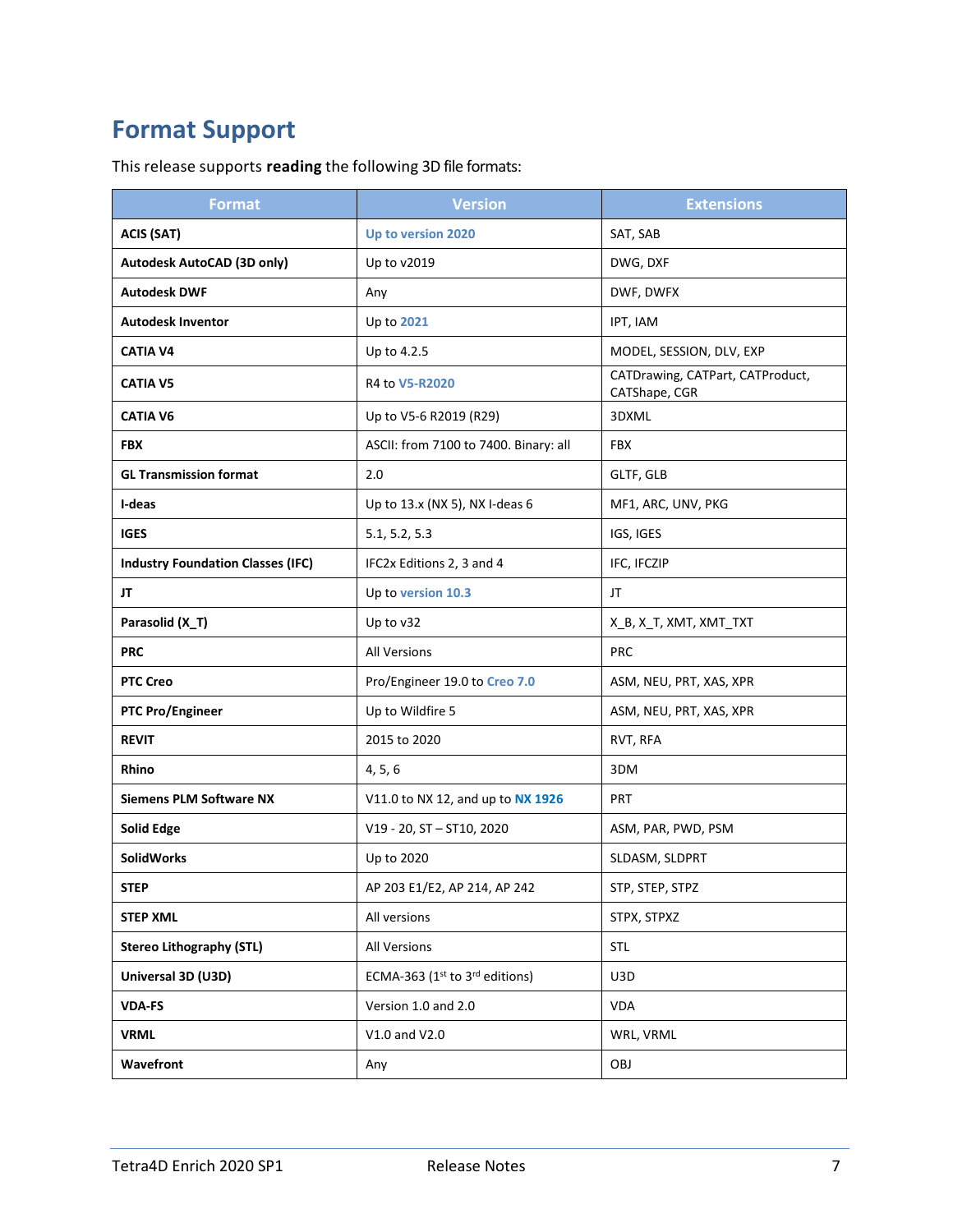| This release supports writing the following 3D file formats: |  |  |
|--------------------------------------------------------------|--|--|
|--------------------------------------------------------------|--|--|

| <b>Format</b>                   | <b>Extensions</b> |
|---------------------------------|-------------------|
| 3MF                             | 3MF               |
| <b>ACIS</b>                     | SAT, SAB          |
| <b>FBX</b>                      | <b>FBX</b>        |
| <b>IGES</b>                     | IGS, IGES         |
| JT                              | JT                |
| Parasolid                       | $X_T$             |
| <b>PRC</b>                      | PRC               |
| <b>STEP</b>                     | STP, STEP, STP.Z  |
| <b>Stereo Lithography (STL)</b> | <b>STL</b>        |
| Universal 3D (U3D)              | U3D               |
| <b>VRML</b>                     | WRL, VRML         |
| Wavefront                       | OBJ               |